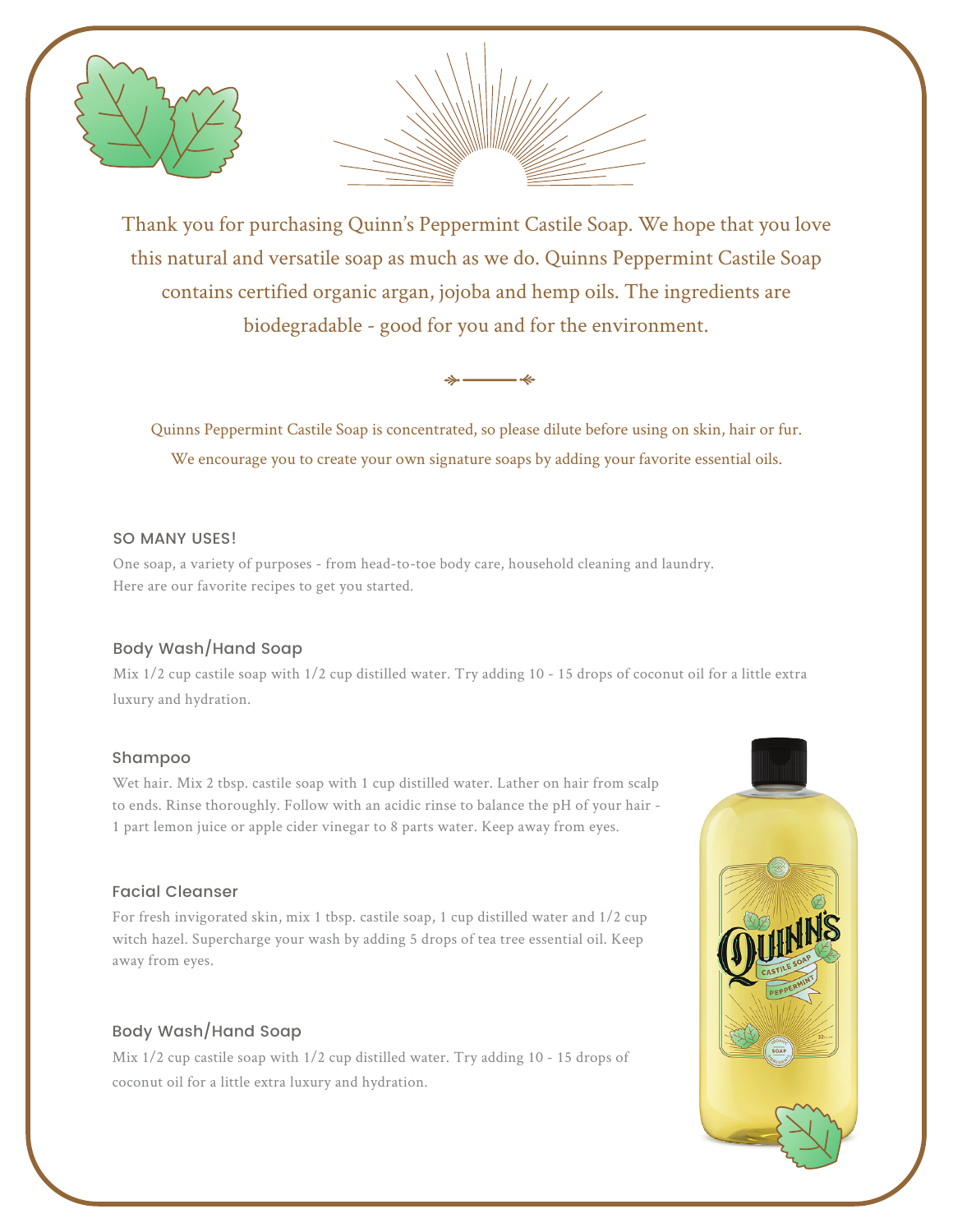

## Unisex Shaving Lather

Add a few drops of castile soap to wet hands, rub into a lather and apply to face, legs or body before shaving.

## Foot Soak

Add a tablespoon (15ml/0.5 fl oz) to a foot bath and relax! Peppermint is a great choice for hard or cracked heels, or use Tea Tree if fungal infections are a concern.

### Multi-Purpose Cleaning Spray

The non-toxic way to clean household surfaces and floors. Mix 1/4 cup castile soap with 4 cups warm water. Add mixture to a spray bottle.

# Dish Soap (Hand Wash)

For that extra sparkling finish, mix 1 part castile soap to 2 parts warm water, then hand wash dishes.

## Dental Cleaning

Put a single drop on your toothbrush and brush and rinse as per usual. This is great for sensitive teeth and gums, and will also clean dentures effectively.

### Laundry Detergent

Better for you, your clothes and the environment! Add 1/3 cup castile soap to a large load. Once the rinse cycle begins, add 1/2 cup vinegar.

### Car Cleaner

Use castile soap as an eco-friendly carpet cleaner. Mix 1 part castile soap into 4 parts water. Mix until foamy. Rub onto stains, then rinse with water.